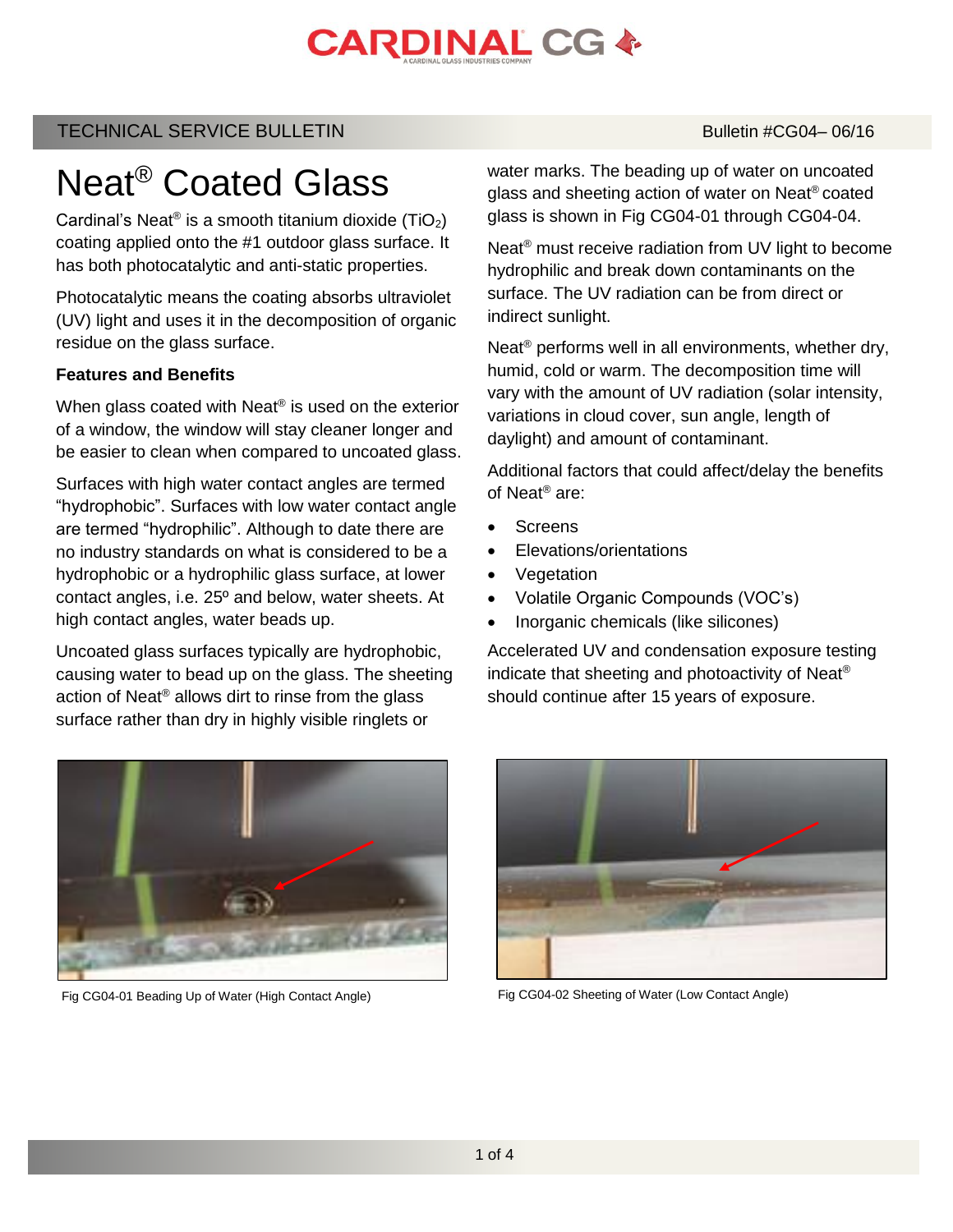

### TECHNICAL SERVICE BULLETIN BULLETIN Bulletin #CG04-06/16





Fig CG04-06 Silicone glazing residue causing picture framing (beading of the water due to silicone residue)



Fig CG04-03 Hydrophobic surface, uncoated glass Fig CG04-04 Hydrophilic surface, Neat<sup>®</sup> coated glass

#### **Neat® decomposes:**

- Organic materials (pollens, resins, oily fingerprints and other organic pollutants). Thick layers may be partially decomposed, loosened and then rinsed away with water.
- Vapor contamination from many sealants, i.e. Dow Corning 1199, GE Silglaze, Novagard, Novaflex, Dow Corning 9-1350 and Dow Corning 3-0117.

### **Neat® does not:**

- Decompose thick contaminations, like silicone (cured or glazing residue), paint, stain, etc.
- Stop bleeding around the edge of a window which can cause moisture picture framing around the perimeter (Fig CG 04-06). This isn't unique to Neat<sup>®</sup> and occurs on uncoated glass as well. Windows with a bed of silicone to adhere the glaze the glass on the outdoor #1 glass surface can result in a narrow residue area of higher contact area around the perimeter of the glass. This perimeter area can extend into the vision area approximately 1" to 3" from the edge of the window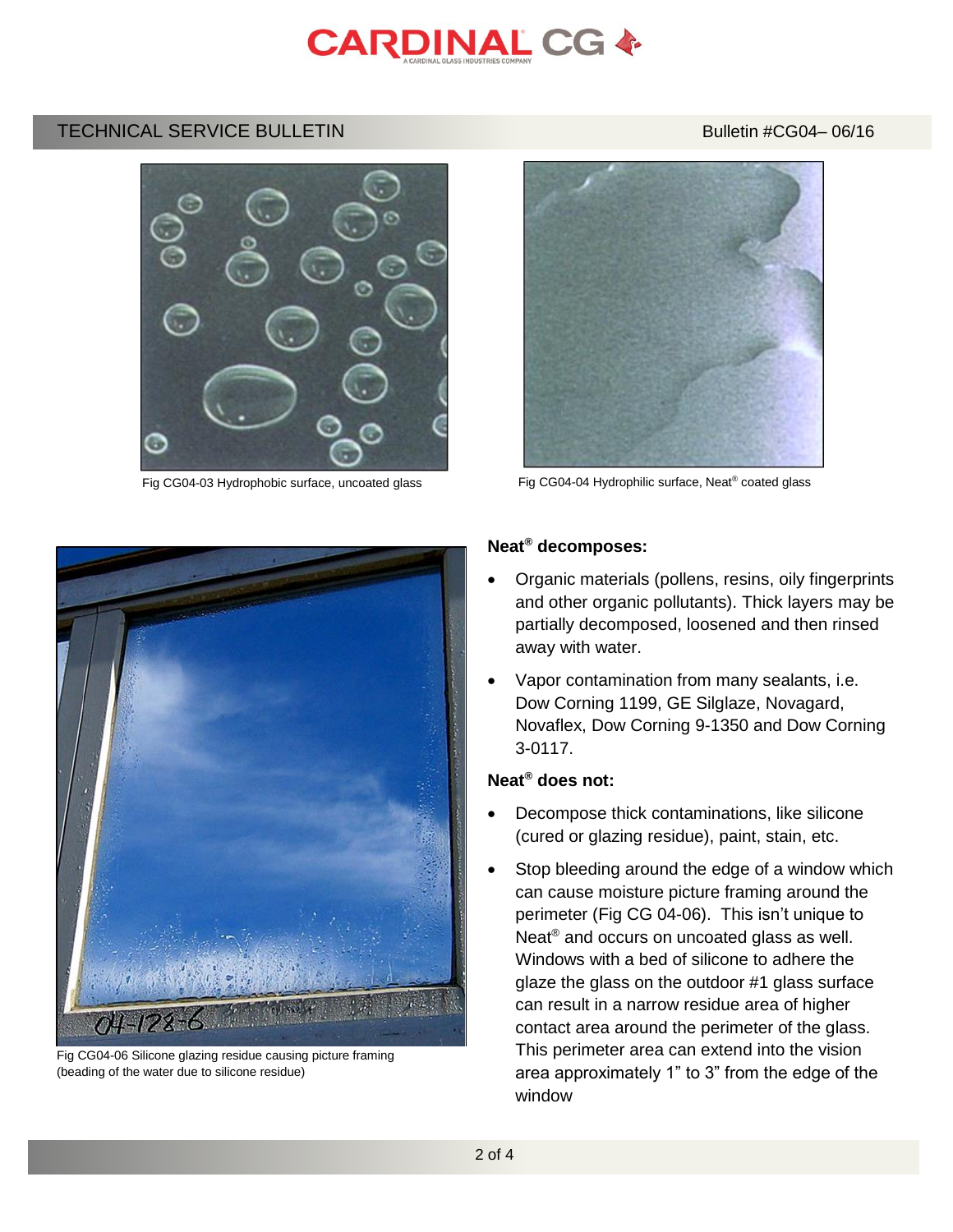# **CARDINAL CG &**

## TECHNICAL SERVICE BULLETIN BULLETIN Bulletin #CG04-06/16

Neat<sup>®</sup> provides a much smoother glass surface when compared to pyrolytic photoactive coatings as shown by photomicrographs in Fig CG04-05.



Fig CG04 Roughness of Neat® surface



Fig CG05 Roughness of a typical pyrolytic photoactive

Neat<sup>®</sup> is easier to clean since less force or "elbow grease" is needed. The results of a friction test showed Neat® required 80% less force to wipe compared to uncoated glass.

Neat<sup>®</sup> is more conductive than uncoated glass. This inhibits the buildup of static electricity that can attract dust and debris to the surface of the glass. This antistatic property does not require UV light, keeping the glass cleaner than uncoated glass regardless of how shaded the windows are. An independent lab test showed a reduction of 34-44% in dust on the window when compared to uncoated glass.

Recertification for NFRC testing of Neat® used in windows is not required because Neat® does not affect the following:

- Outdoor or Indoor reflectance
- Visible transmittance
- Solar Heat Gain Coefficient (SHGC)
- U-Factor
- **Color**

None of Cardinal's LoĒ® coatings will have a change in performance with Neat®. Lo $\bar{E}^2$ -272® for reference.

|                       | Lo $\bar{E}^2$ - 272 <sup>®</sup> | $LoE2-272®$<br>w/Neat <sup>®</sup> |
|-----------------------|-----------------------------------|------------------------------------|
| <b>Visible Trans:</b> | 72%                               | 72%                                |
| <b>Visible Out:</b>   | 11%                               | 11%                                |
| <b>Solar Out:</b>     | 35%                               | 35%                                |
| SHGC:                 | 0.41                              | 0.41                               |
| U-Factor:             | በ 25                              | በ 25                               |
| <b>ISO Damage:</b>    | 55%                               | 55%                                |
| <b>UV Trans:</b>      | 16%                               | 16%                                |

• Data is for center of glass

• IGU Construction 3mm Coated / 11.5mm 90% Argon / 3mm Clear

• Simulated with LBNL Window program

Neat ® has been tested for over 4,000 hours in a carbon arc ISO standardized test. After this test, the contact angle remained at or below 20 degrees. 4,000 hours in this test is predicted to be equivalent to 13 years of field exposure.

## **Processing Neat**® **Glass**

Neat<sup>®</sup> can be tempered and heat strengthened.

When fabricating IG units with Neat®, Cardinal recommends that the pH of the wash water be as neutral as possible and not be below 5.5.

Neat® should be placed in the IG unit washer with the Neat® coated surface down and the LoĒ coated glass surface up and away from the rollers in the washer.